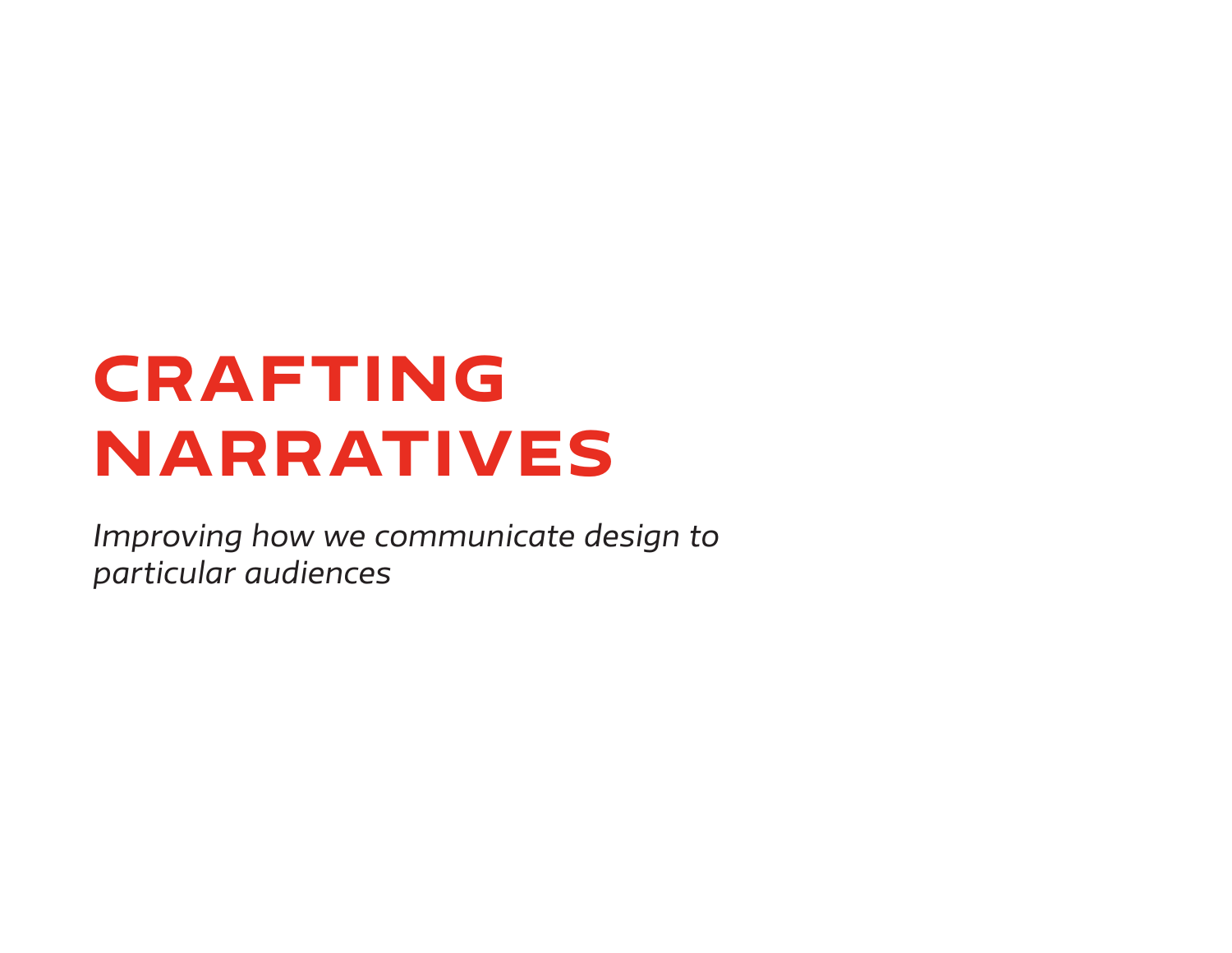**Stories Can Change Behavior** 

The proven way to communicate compelling narratives, according to Neuroeconomist Paul Zak

http://www.youtube.com/watch?v=DHeqQAKHh3M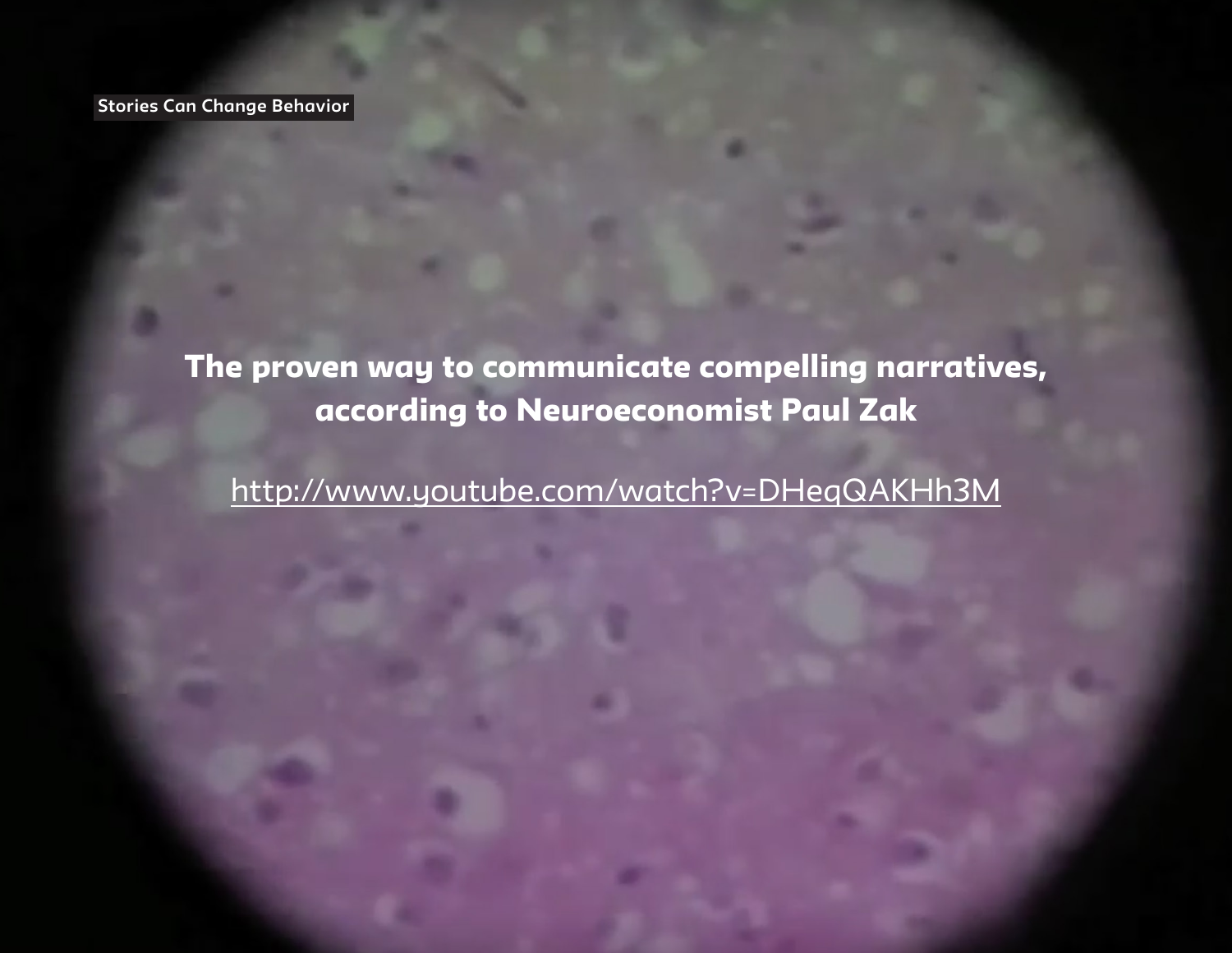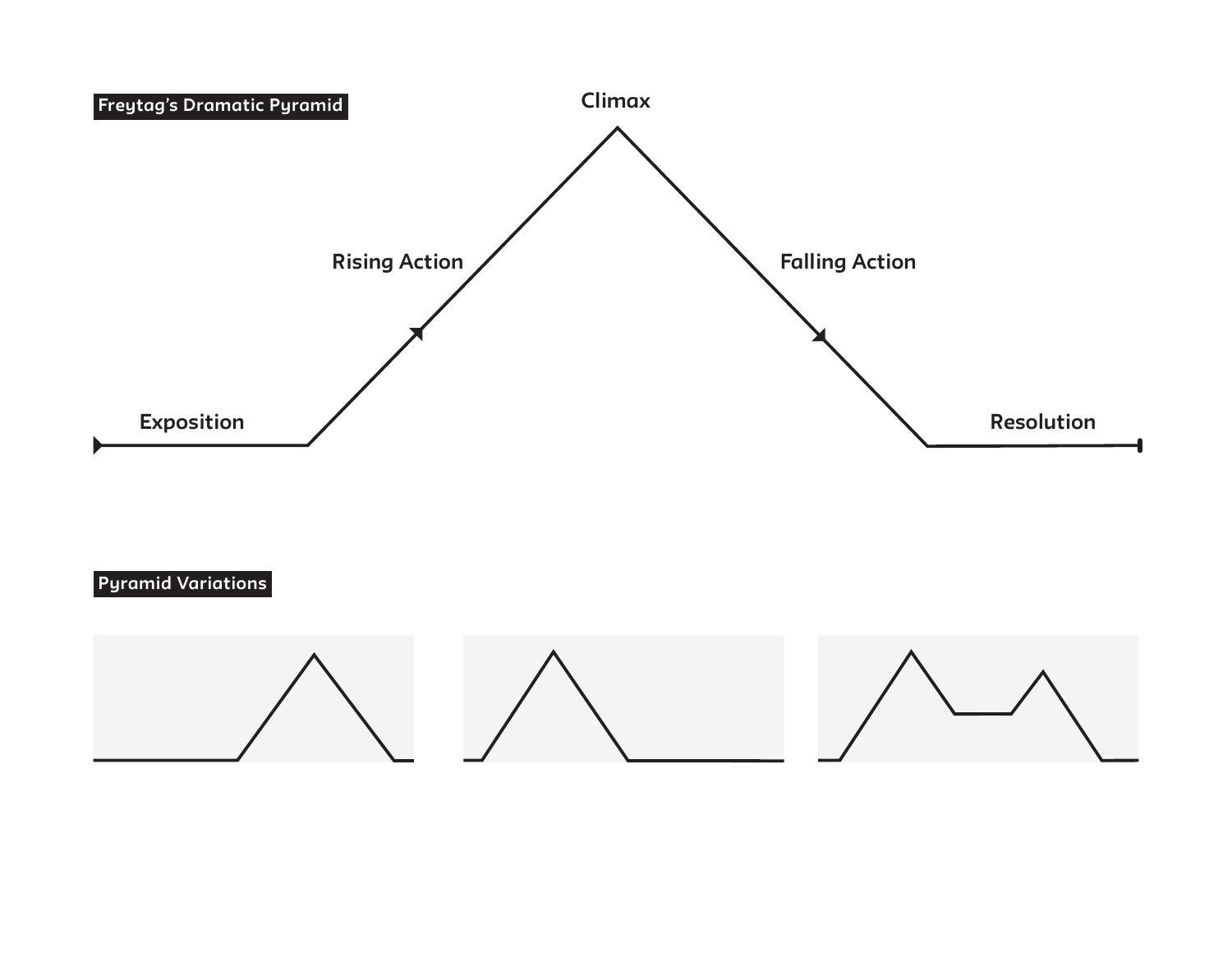### *Best place to start*

*"The best place to start a story [to connect with users] is to isolate a point at which a major action or conflict or idea resolution is about to take place. Begin a little bit before that point so that you can easily work up to it. Starting a frame or story as close to the heat of the action as possible is the best way to involve readers and compel them onward."*

Lee Gutkind, nonfiction writer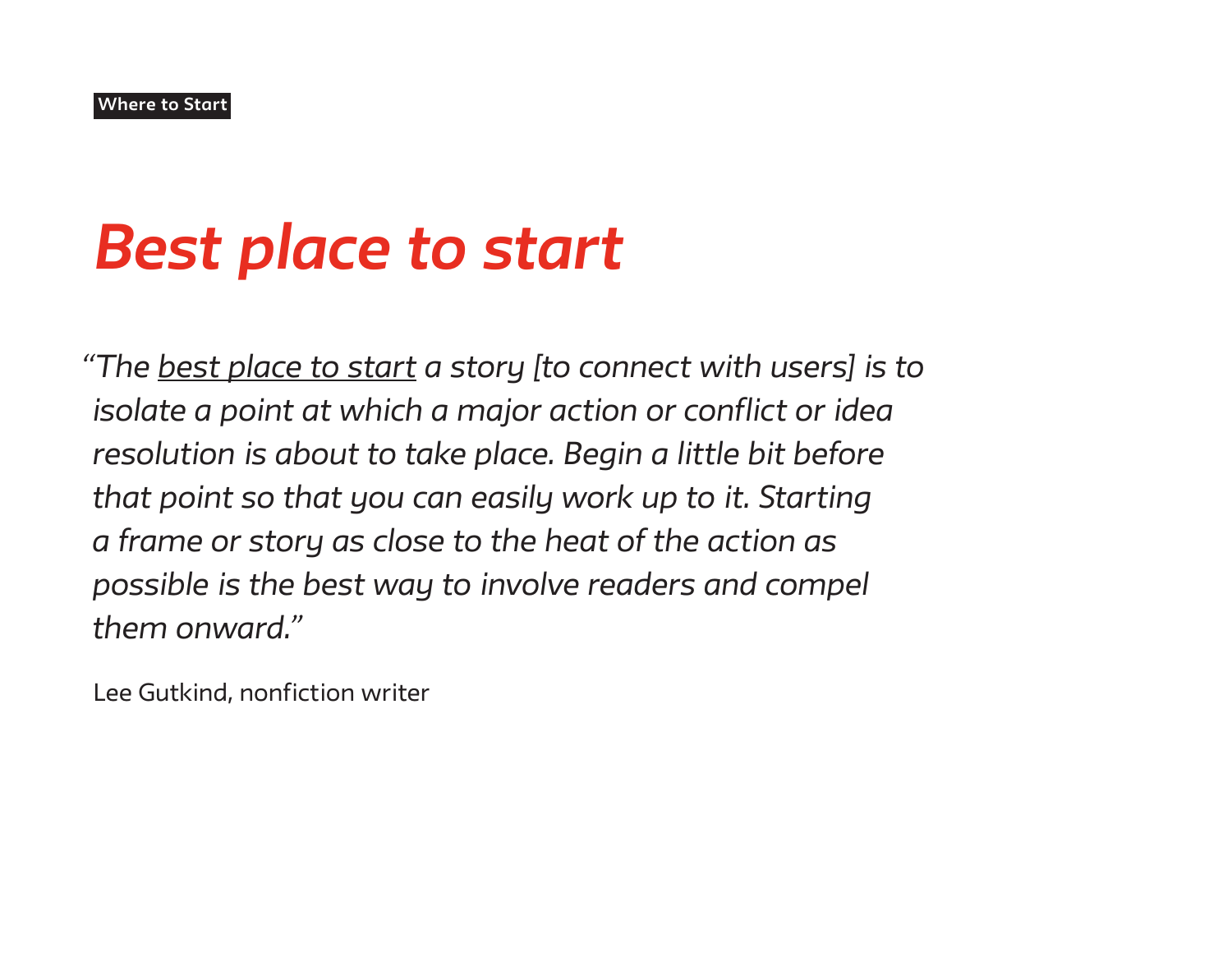#### **Chart the Ideal Narrative Arc for Your Project**

Invent a user and draw a line that traces their journey as they experience what you are designing (printed piece, object, installation, activity, digital experience, etc). This exercise will help you to more easily imagine the entire flow of their experience. Identify opportunities to make the experience more engaging by design.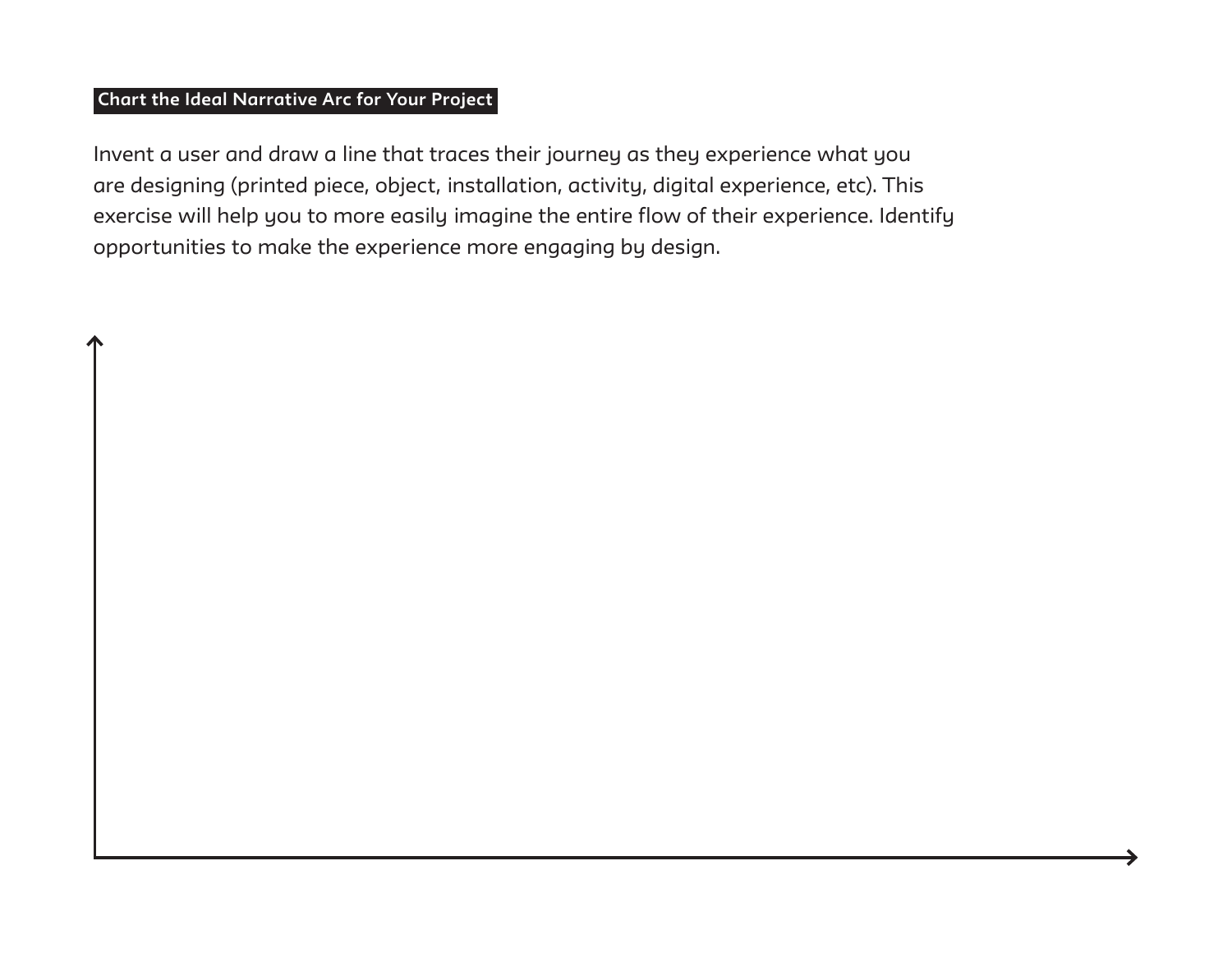### *There are a million online resources to help you with your writing and storytelling, but these particularly good:*

#### **Storytelling**

#### **The Five Beats of Successful Storytelling**  http://99u.com/articles/17652/the-five-beatsof-successful-storytelling-how-it-can-help-youland-your-next-job?utm\_source=buffer&utm\_ campaign=Buffer&utm\_content=buffera6ccf&utm\_ medium=twitter

#### **A Data Scientist's Real Job: Storytelling**

http://blogs.hbr.org/2013/03/a-data-scientists-realjob-sto

#### **Pixar's 22 Rules of Storytelling** (really great)

http://aerogrammestudio.com/2013/03/07/pixars-22-rules-of-storytelling

#### **Chana Joffe-Walt – Insights into Storytelling**

http://transom.org/?p=14890&utm\_ source=buffer&buffer\_share=0317f

**Draft** (series in NYT) http://opinionator.blogs.nytimes.com/category/draft

#### **Videos About Storytelling**

**Golden Circle** (TED Talk by Simon Sineck) http://www.ted.com/talks/simon\_sinek\_how\_great leaders\_inspire\_action.html

**Future of Storytelling** (YouTube Channel) http://www.youtube.com/channel/ UCxANyRzvWuk9A5r71joGNNg?feature=watch

#### **Video Platforms**

**Zeega** (Online Storytelling Platform) http://zeega.com Example: http://roughride.blackgoldboom.com

#### **Giving Presentations**

#### **This Advice From IDEO's Nicole Kahn Will Transform the Way You Give Presentations**

Use the Bar Test & Practice Compulsively http://firstround.com/article/This-Advice-From-IDEOs-Nicole-Kahn-Will-Transform-the-Way-You-Give-Presentations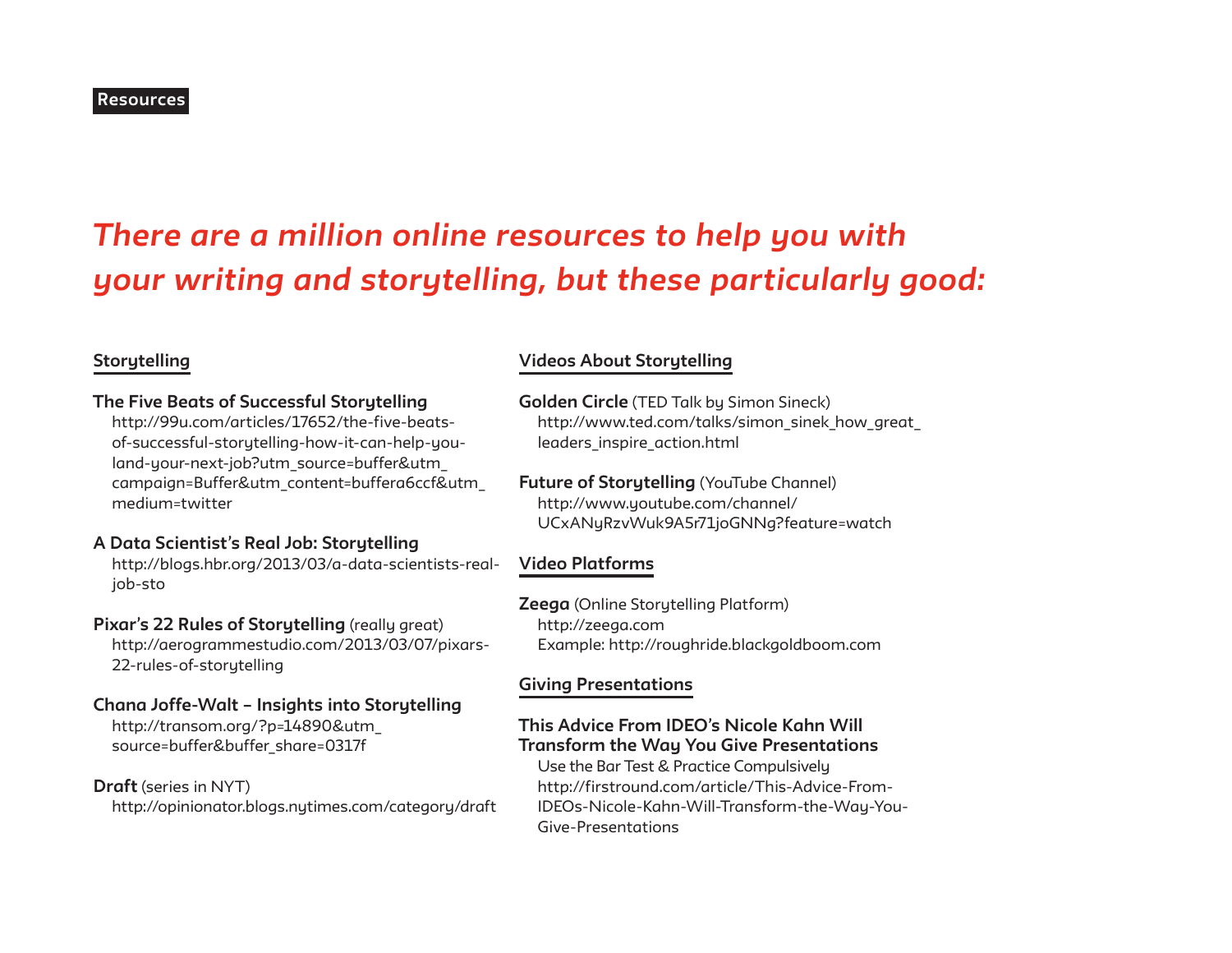#### **Writing**

#### **Advice on Writing from 70 Authors**

*Ray Bradbury, Stephen King, E. B. White, Joyce Carol Oates, Edgar Allan Poe, Ernest Hemingway, etc* http://readlists.com/cdbd013d/?utm\_ content=buffer40dcb&utm\_medium=social&utm\_ source=twitter.com&utm\_campaign=buffer

#### **8 Scientifically Proven Ways to Improve Your Writing** (Fast Company)

*How Do You Have The Most Impact Online?* http://www.fastcompany.com/3023616/worksmart/8-simple-scientifically-proven-ways-toimprove-your-writing?utm\_source=facebook

#### **Writing as Design** (The Atlantic)

*Interview with Alice Twemlow, co-founder of the MFA Design Criticism at the School of Visual Arts* http://www.theatlantic.com/entertainment/ archive/2012/07/writing-is-design-too/260342

#### **12 Writing Exercises to Transform Your Writing**

*Helping you flesh out and sharpen the overriding need without repeating yourself* http://www.copyblogger.com/writing-exercises/?utm\_ content=buffera70d4&utm\_medium=social&utm\_ source=twitter.com&utm\_campaign=buffer

#### **Outlining in Reverse**

(By Aaron Hamburger, from the NYT "Draft" series) http://opinionator.blogs.nytimes.com/2013/01/21/ outlining-in-reverse/?smid=tw-share&buffer\_ share=f1584&utm\_source=buffer&\_r=0

**Keep it Short** (by Danny Heitman, from the NYT "Draft" series) http://opinionator.blogs.nytimes.com/2014/03/24/ keep-it-short/#more-150519

#### **10 Secrets of Professional Writers Every Blogger Should Know** (Jeff Bullas)

*"The harder people try to write well, the worse their writing usually becomes."*

http://www.jeffbullas.com/2013/01/22/10-secrets-ofprofessional-writers-every-blogger-should-know

#### **Good Writing vs. Talented Writing** (Brain Pickings)

*"Talented writing makes things happen in the reader's mind — vividly, forcefully — that good writing, which stops with clarity and logic, doesn't."* http://www.brainpickings.org/index.php/2013/05/20/ good-writing-vs-talented-writing/?utm\_ source=buffer&utm\_medium=facebook&utm\_ campaign=Buffer&utm\_content=bufferc5358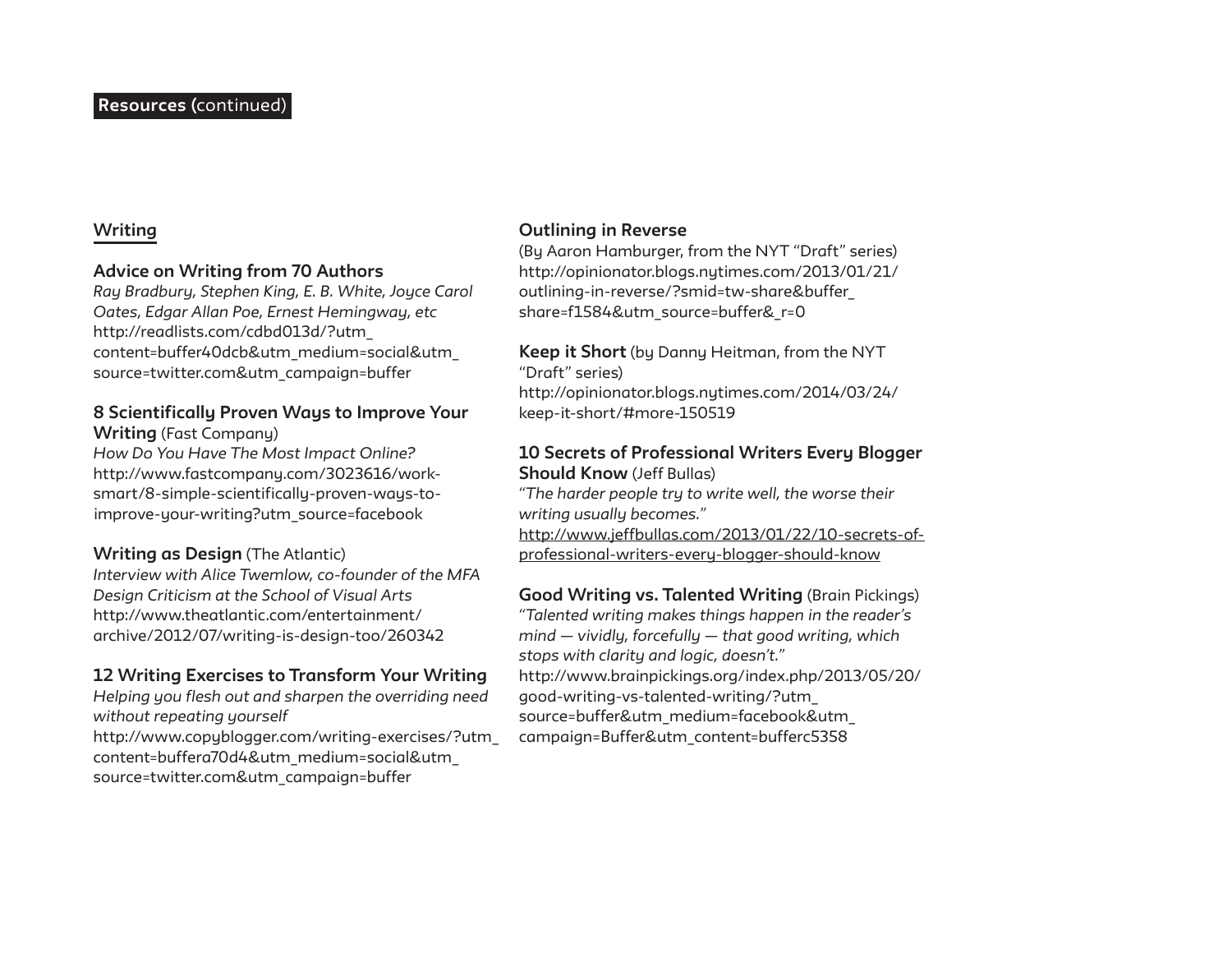# *Editing Text*

When all of the details of your project description are in place, edit and refine the text until it clearly conveys what you want to communicate. If your have a hard time refining your writing, here are three simple editing tips: 1) read the text out loud, 2) listen to your computer read the text, and 3) change the typeface of the text to something dramatically different every time you edit it. These tips should help you locate errors with ease and will likely inspire you to make important updates along the way.